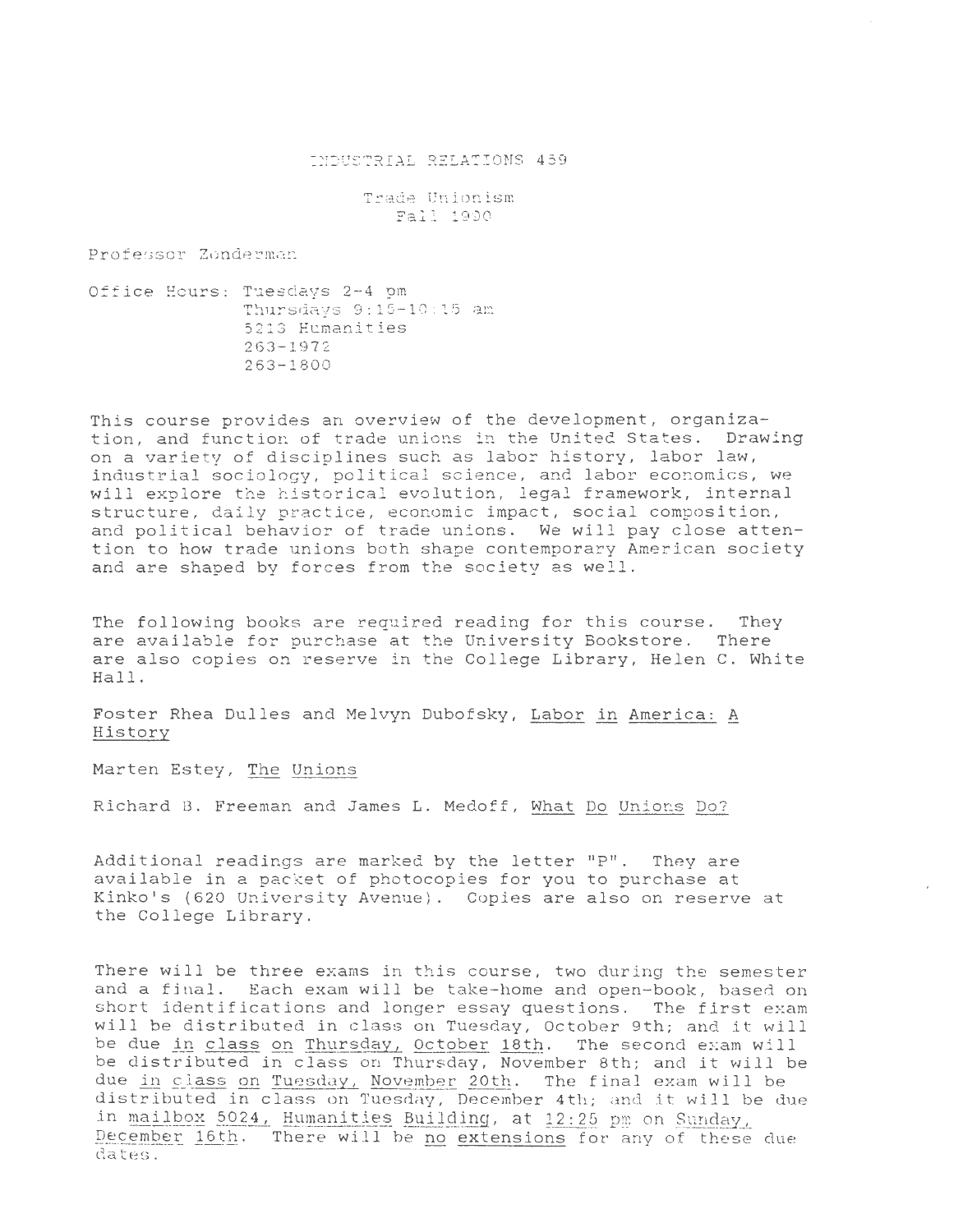|              | September 4 Introduction to the Course                                                                                                                         |
|--------------|----------------------------------------------------------------------------------------------------------------------------------------------------------------|
|              | History of Trade Unionism                                                                                                                                      |
| September 6  | Origins of Trade Unionism<br>reading: Foster Rhea Dulles and Melvyn Dubofsky,<br>Labor in America: A History, pp. 21-34,<br>$51 - 69$ , $84 - 89$ , $95 - 100$ |
| September 11 | Emergence of National Unions: The Knights of Labor<br>and the AFL<br>reading: Dulles and Dubofsky, pp. 120-156                                                 |
| September 13 | Unions in War and Peace<br>reading: Dulles and Dubofsky, pp. 215-237, 248-250                                                                                  |
| September 18 | Unions, the Depression, and the New Deal<br>reading: Dulles and Dubofsky, pp. 250-264, 272-312                                                                 |
| September 20 | Jewish New Year--no class                                                                                                                                      |
| September 25 | Unions in War and Peace (Again)<br>reading: Dulles and Dubofsky, pp. 313-342, 356-362                                                                          |
| September 27 | The Great Bargain<br>reading: David Brody, Workers in Industrial<br>America, pp. 173-214 (P)                                                                   |
| October 2    | Collapse of the Post-War Industrial Order<br>reading: Dulles and Dubofsky, pp. 363-370, 378-380,<br>$385 - 400$                                                |
|              | Legal Framework of Trade Unionism                                                                                                                              |
| October 4    | Historical Struggle for Labor Law<br>reading: Dulles and Dubofsky, pp. 187-195, 240-241<br>Marten Estey, The Unions, pp. 104-111                               |
| October 9    | New Deal Labor Legislation<br>reading: Dulles and Dubofsky, pp. 264-271<br>Estey, pp. 112-115                                                                  |
| October 11   | Institutionalization of Labor Law<br>reading: Dulles and Dubofsky, pp. 343-351, 370-371<br>Estey, pp. 117-129                                                  |
| October 16   | Contemporary Labor Law and Trade Unions<br>reading: Everett J. Burtt, Labor in the<br>American Economy, pp. 279-284 (P)<br>Estey, pp. 116-117                  |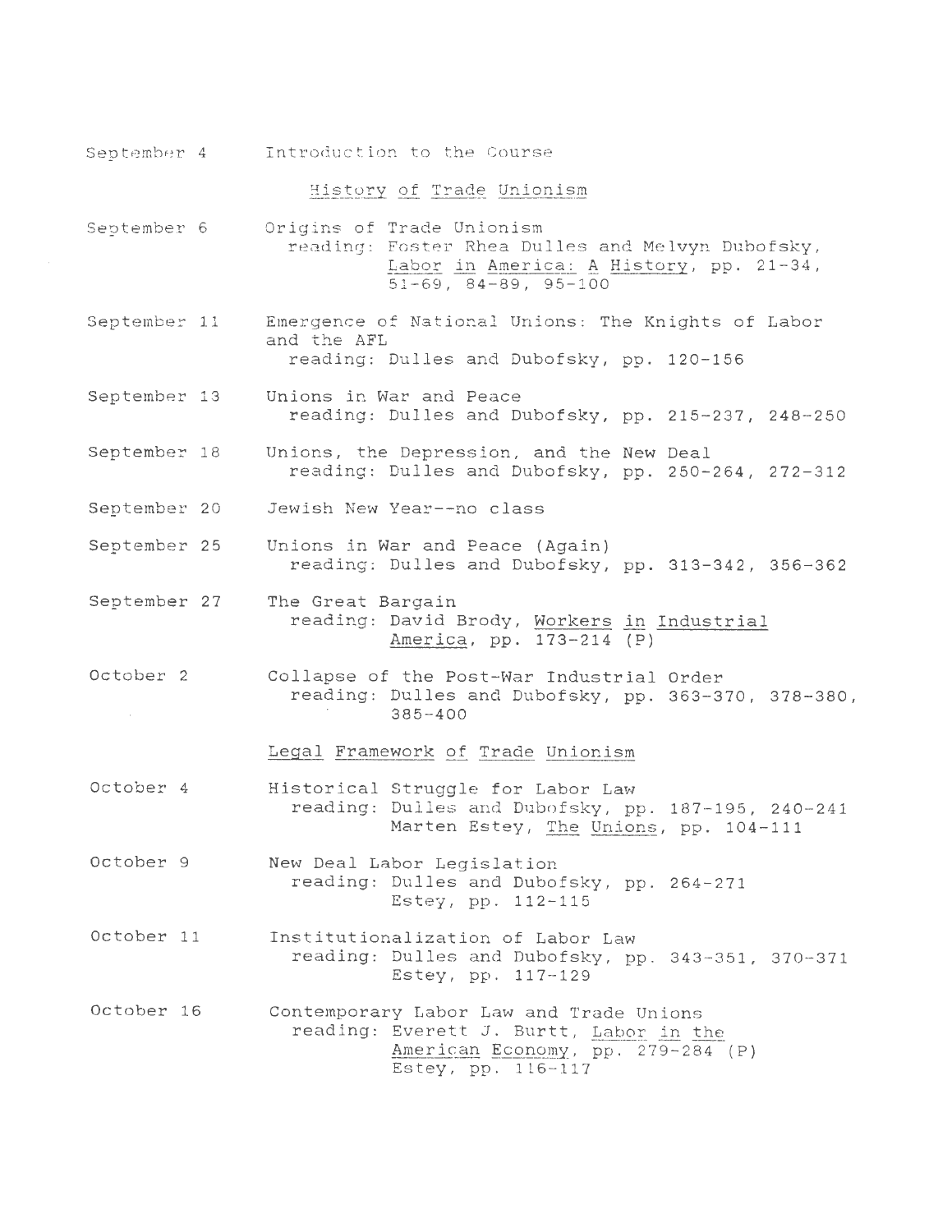## Structure and Function of Trade Unions

| EXAM DUE                | October 18 Unions in Action: Organizing<br>reading: Estey, pp. 74-80, 85-87, 89-96, 98-102<br>Michael Yates, Labor Law Handbook,<br>pp. 96-102, 104-107 (P)                                               |
|-------------------------|-----------------------------------------------------------------------------------------------------------------------------------------------------------------------------------------------------------|
| October 23              | Unions in Action: Organizational Structure,<br>Governance, and Internal Politics<br>reading: Estey, pp. 43-64, 87-89<br>Richard B. Freeman and James L. Medoff,<br>What Do Unions Do?, pp. 34-42, 207-217 |
| October 25              | Unions in Action: Bargaining and Contracts<br>reading: Burtt, pp. 191-213, 246-250, 312-314 (P)<br>Estey, pp. 64-74, 81-85, 131-133, 135<br>Yates, pp. 109-111 (P)                                        |
| October 30              | Unions in Action: Services to Membership<br>reading: Freeman and Medoff, pp. 68-69, 74-77,<br>$126 - 128$ , $133 - 135$<br>Yates, pp. 125-128, 129-131 (P)                                                |
| November 1              | Unions in Action: Grievances and Arbitration<br>reading: Burtt, pp. 213-215, 298-307, 314-316 (P)<br>Yates, $p. 112(P)$                                                                                   |
| November 6              | Unions in Action: Strikes<br>reading: Burtt, pp. 297-298, 316-317 (P)<br>Estey, $pp. 140-141$<br>Freeman and Medoff, pp. 217-220<br>Yates, pp. 112-125 (P)                                                |
|                         | Economics of Trade Unionism                                                                                                                                                                               |
| November 8              | Unions and the Labor Market<br>reading: Freeman and Medoff, pp. 150-161                                                                                                                                   |
| November 13             | Unions and Wages<br>reading: Estey, pp. 137-139<br>Freeman and Medoff, pp. 43-68, 70-74,<br>78-93, 129-133                                                                                                |
| November 15             | Unions, Quits, Layoffs and Dismissals<br>reading: Freeman and Medoff, pp. 94-126                                                                                                                          |
| November 20<br>EXAM DUE | Unions, Productivity and Profits<br>reading: Freeman and Medoff, pp. 162-190                                                                                                                              |
| November 22             | Thanksgiving--no class                                                                                                                                                                                    |
| November 27             | Unions and Worker Satisfaction<br>reading: Freeman and Medoff, pp. 136-149                                                                                                                                |

 $\sim 10$